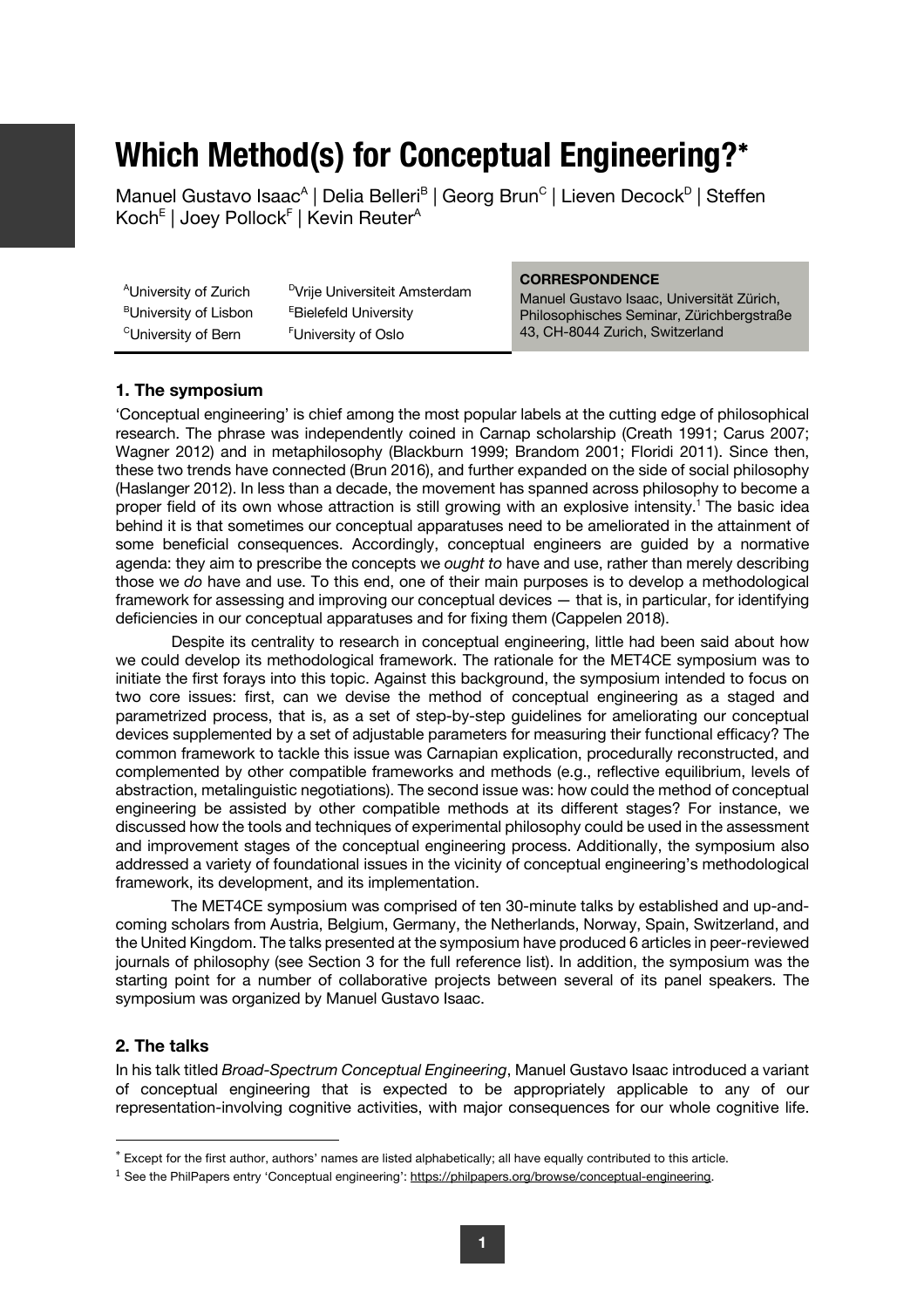Isaac focused his talk on the theoretical foundations of conceptual engineering thus characterized. With a view to ensuring the actionability of conceptual engineering as a broad-spectrum method, he addressed the issue of how best to construe the subject matter of conceptual engineering and argued that conceptual engineering should be: (i) about concepts, (ii) psychologically theorized, (iii) as multiply realized functional kinds. Thereby, Isaac claimed, we would theoretically secure and justify the maximum scope, flexibility, and impact for the method of conceptual engineering on our representational devices in our whole cognitive life — in other words, a broad-spectrum version of conceptual engineering.

In the same vein, Steffen Koch asked what are concepts, and how does one engineer them? Answering these questions, Koch observed, is of central importance for implementing and theorizing about conceptual engineering. In this talk titled *On Two Kinds of Conceptual Engineering and their Methodological Counterparts*, he discussed and criticized two influential views of this issue: semanticism, according to which conceptual engineers aim to change linguistic meanings, and psychologism, according to which conceptual engineers aim to change psychological structures. Koch argued that neither of these accounts can give us the full story. Instead, he proposed and defended the Dual Content View of Conceptual Engineering. On this view, conceptual engineering targets concepts, where concepts are understood as having two (interrelated) kinds of contents: referential content and cognitive content. Koch showed that this view is independently plausible and that it gives us a comprehensive account of conceptual engineering that helps to make progress on some of the most difficult problems surrounding conceptual engineering.

In her talk titled *Conceptual Engineering and Semantic Control*, Pollock defended an internalist approach to conceptual engineering in response to an argument from Cappelen (2018). Cappelen proposes a radically externalist framework for conceptual engineering, which embraces the following two theses. Firstly, the mechanisms that underlie conceptual engineering are inscrutable: they are too complex, unstable, and non-systematic for us to grasp. Secondly, the process of conceptual engineering is largely beyond our control. Cappelen argues that these two commitments — 'Inscrutability' and 'Lack of Control' — must be accepted by both externalist and internalist views of meaning and concepts. For the internalist to avoid commitment to these theses, she must provide arguments for 3 claims: (a) there are inner states that are scrutable and within our control; (b) concepts supervene on these inner states; and (c) the determination relation from supervenience base to content is itself scrutable and within our control. Pollock responded to Cappelen by demonstrating how some kinds of internalist can meet these challenges. She argued that (a) it is plausible that we have a weak sort of control over some of our inner states, some of the time; (b) it is reasonable to treat concepts as supervening on these states, as the resultant view is largely in keeping with widely accepted desiderata on a theory of concepts; and (c) we should appeal, not to mere supervenience, but to alternative relations such as identity or realization in order secure the result that the relation from determination base to content is both scrutable and within our control.

Delia Belleri's talk, titled *Downplaying the Topic-Change Objection to Conceptual Engineering*, touched on yet another foundational issue in conceptual engineering. Projects of conceptual engineering may face the following Strawsonian objection: once a concept, C, has been revised, one cannot have continuity in inquiry with the newly engineered concept, C'. The conceptual engineer has "changed the subject". Cappelen's (2018) answer to this objection invokes topics, which are representations of what a concept "is about" that are coarser grained than intensions and extensions. Cappelen argues that we can have continuity of topic even if a concept's intension or extension undergo change. After pointing out some difficulties for Cappelen's approach, Belleri argued that inquirers can ask their questions while operating in different contexts. In contexts of Type 1, the questions they ask are to be interpreted as object-level and descriptive; in these contexts, change of subject is indeed a problem. In contexts of Type 2, however, the questions they ask are to be interpreted as meta-level and normative. Belleri argued that subject-change need not be a problem in Type-2 contexts. Indeed, it can be expected or even welcomed. This leads to conceding the Strawsonian objection in contexts of Type 1, but also to a downplaying, or dismissal of the same objection in contexts of Type 2. In closing, Belleri suggested that conceptual engineers explicitly acknowledge that their inquiry is of Type 2, to neutralize the dialectical threat posed by the Strawsonian objection.

With Georg Brun and Kevin Reuter's talk titled *The Common-Sense Notion of 'Truth' as a Challenge for Conceptual Re-Engineering*, the symposium moved on to applied case studies in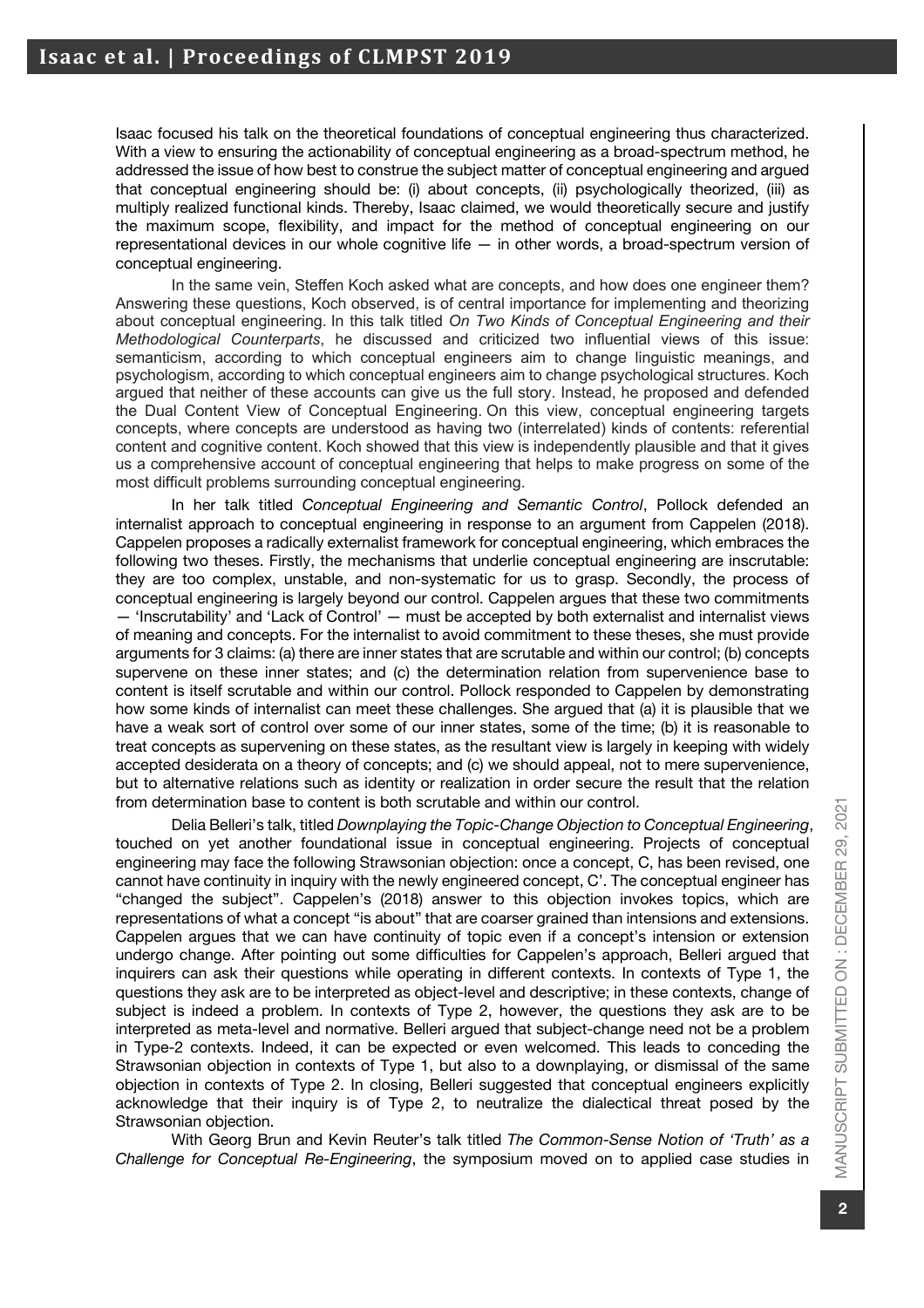conceptual engineering. Tarski claims, the speakers recalled, that his theory of truth provides an explication of 'true' that is sufficiently similar to the ordinary notion of truth, which he interpreted in the sense of correspondence with reality. In the first part of their talk, Brun and Reuter presented results of experimental studies which challenge the idea that — within the empirical domain — the common-sense notion of truth is rooted in correspondence. When participants were presented with situations in which correspondence and coherence come apart, a substantial number (in some experiments up to 60%) responded in line with the predictions of the coherence account. These results challenge monistic accounts of truth as well as their most popular alternative: scope pluralism. In the second part of their talk. Brun and Reuter explored the consequences of these results for the project of re-engineering *truth.* Three proposals were discussed. (i) Defending a unique explication of truth might seem attractive for theoretical reasons, but would, given the results of the presented studies, amount to dismissing a great deal of applications of the truth-predicate. (ii) The idea of reengineering truth as a non-classical concept (e.g., as a family resemblance concept) raises the challenge of finding such a concept which does not only explain the data of the presented studies but also has a convincing and theoretically fruitful structure. (iii) Giving more than one explicatum for *true* is promising in light of the data and substantiates the claim that 'truth' is ambiguous, but we need to know more about the mechanisms that play a role in ordinary discourses on truth.

Finally, Lieven Decock presented in his talk another insightful case study for future applications of the method of conceptual engineering. Decock analyzed conceptual change and conceptual engineering in the case of color concepts. This special case raises the prospects of conceptual engineering because a precise standard for measuring the amelioration of the structure of concepts is available. On the other hand, the study highlights the problems with controlling conceptual engineering pointed out by Cappelen. Decock argued that in the case of conceptual change of color concepts varying degrees of optimization, design and control are possible. This observation can be generalized to other classes of concepts. As a result, the scope of conceptual engineering is reduced considerably; conceptual engineering appears as a limit case of conceptual change, Decock concluded.

Besides the above contributions, the MET4CE symposium also included the four following talks: *Conceptual Engineering in the Philosophy of Information* by Patrick Allo (Free University of Brussels), *The Methodological Tradition of Explication* by Moritz Cordes (University of Greifswald), *Concepts and Replacement: What Should the Carnapian Model of Conceptual Re-Engineering Be?* by Mark Pinder (Open University), and *The Semantic Account of Slurs, Appropriation, and Metalinguistic Negotiations* by Esa Díaz-León (University of Barcelona).

## **3. Outputs**

The MET4CE symposium has resulted in the following peer-reviewed publications.

- 1. Belleri, Delia (2021). "Downplaying the change of subject objection to conceptual engineering". *Inquiry*. Online first. DOI: 10.1080/0020174X.2021.190816.1.
- 2. Decock, Lieven (2021) "Conceptual change and conceptual engineering: The case of colour concepts". *Inquiry* 64 (1–2), 168–185. DOI: 10.1080/0020174X.2020.1784783.
- 3. Isaac, Manuel Gustavo (2021). "Broad-spectrum conceptual engineering". *Ratio* 34 (4), 286–302. DOI: 10.1111/rati.12311.
- 4. Koch, Steffen (2021). "Engineering what? On concepts in conceptual engineering". *Synthese* 199 (1–2), 1955–1975. DOI: 10.1007/s11229-020-02868-w.
- 5. Pollock, Joey (2021). "Content internalism and conceptual engineering". *Synthese* 198 (12), 11587–11605. DOI: 10.1007/s11229-020-02815-9.
- 6. Reuter, Kevin and Georg Brun (2021). "Empirical studies on *Truth* and the project of reengineering *Truth*". *Pacific Philosophical Quarterly*. Online first. DOI: 10.1111/papq.12370.

### **References**

Blackburn, Simon (1999). *Think: A Compelling Introduction to Philosophy*. Oxford: Oxford University Press.

Brandom, Robert (2001). "Modality, normativity, and intentionality". *Philosophy and Phenomenological Research* 63 (3), 587–609.